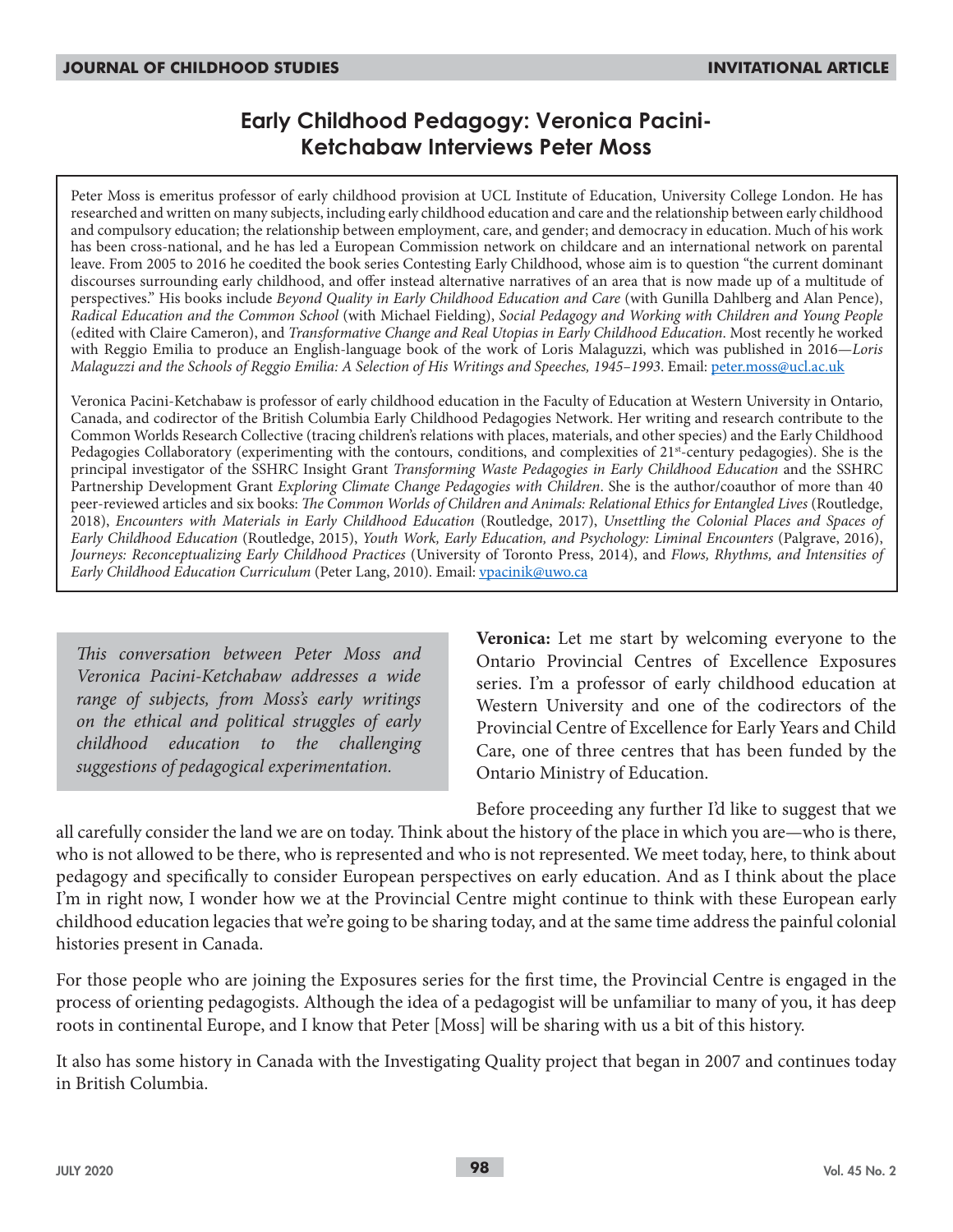The event today, called an exposure, is part of the orientation of pedagogists. The purpose of exposures is to enrich pedagogists' pedagogical dispositions and sensitivities, as well as to provide an opportunity to the broader early childhood education community to be exposed to the ideas the pedagogists are thinking with.

Our Twitter handle and hashtag will be shared by Andrew shortly. And just in case, it's @EYpedagogists and the Exposures series hashtag is CApedagogists.

### **The importance of alternative discourses**

I'd like to begin with a paragraph in my favourite book that Peter has co-written, that has stayed with me for a very, very long time and continues to challenge me to this day. The book is *From Children's Services to Children's Spaces* and it was published in 2002. The quote goes something like this: "The British pride themselves on being a pragmatic people, with the practical term of mind. Problems are stated and solutions found. Theory is suspect and an excuse for unwarranted and distorting prejudice. This view is expressed by many. Other charges laid against theory include incomprehensibility and distracting irrelevance." Can you comment on this statement?

**Peter:** I do not believe there is a choice between "theory" and "no theory," or, indeed, between theory and practice. Nor that somehow evidence or experience can be neutrally produced and interpreted, and that actions selfevidently and inevitably follow. Theories shape our understandings and govern our actions, whether we recognize this or not, through the concepts and explanations that provide us with tools for making sense of the world and our experience.

**Veronica:** I think it's such a powerful quote and so relevant today.

Two other important texts—*Valuing Quality* published in 1994 and then *Beyond Quality* published in 1999—present the challenging idea that we need alternative discourses in early childhood education. Can you speak about the importance of alternative discourses? Why, even though they are difficult to think with, they are necessary today?

**Peter:** I think we live in a time when we are told that "there is no alternative." And of course, that phrase "there is no alternative" will forever be associated with Margaret Thatcher, who would often stand up and tell us there was no alternative to whatever action she was taking. There's a Brazilian writer called Roberto Unger who I like very much, and he uses the term "dictatorship of no alternative" (Unger, 2005a, p. 1). And to some extent this authoritarian way of thinking and talking is a result of living at a time when there is a very strong dominant discourse of neoliberalism, which I see as being a very important political and ideological frame that has shaped so much of our lives in the last 30 or 40 years. And it works very much by saying there is no alternative—no alternative to a world of competition, individual choice, calculation, commodification, and marketization. This is, the neoliberal says, just how things are; we can explain everything in life by applying this particular way of thinking, this totalizing theory about life; the only option is to work within this framework.

This clearly is problematic on several levels. On one level, if there's a big problem in neoliberalism (or whatever other dominant story you're being told there is no alternative to), if it begins to blow up, then you may be left with nothing to replace it with. I think we're actually entering a period in which neoliberalism is blowing up, when we can see increasingly clearly that it is a failed project, a story that no longer makes sense. And there's a necessity therefore to begin to have alternative ideas to put forward, alternative policies. But, of course, to acknowledge and encourage alternatives, to challenge the dictatorship of no alternative, is profoundly democratic, because I think the essence of democracy is that there are different perspectives, different views, different ways of understanding the world, different values. So, if you are to say there is no alternative, then you are really denying diversity,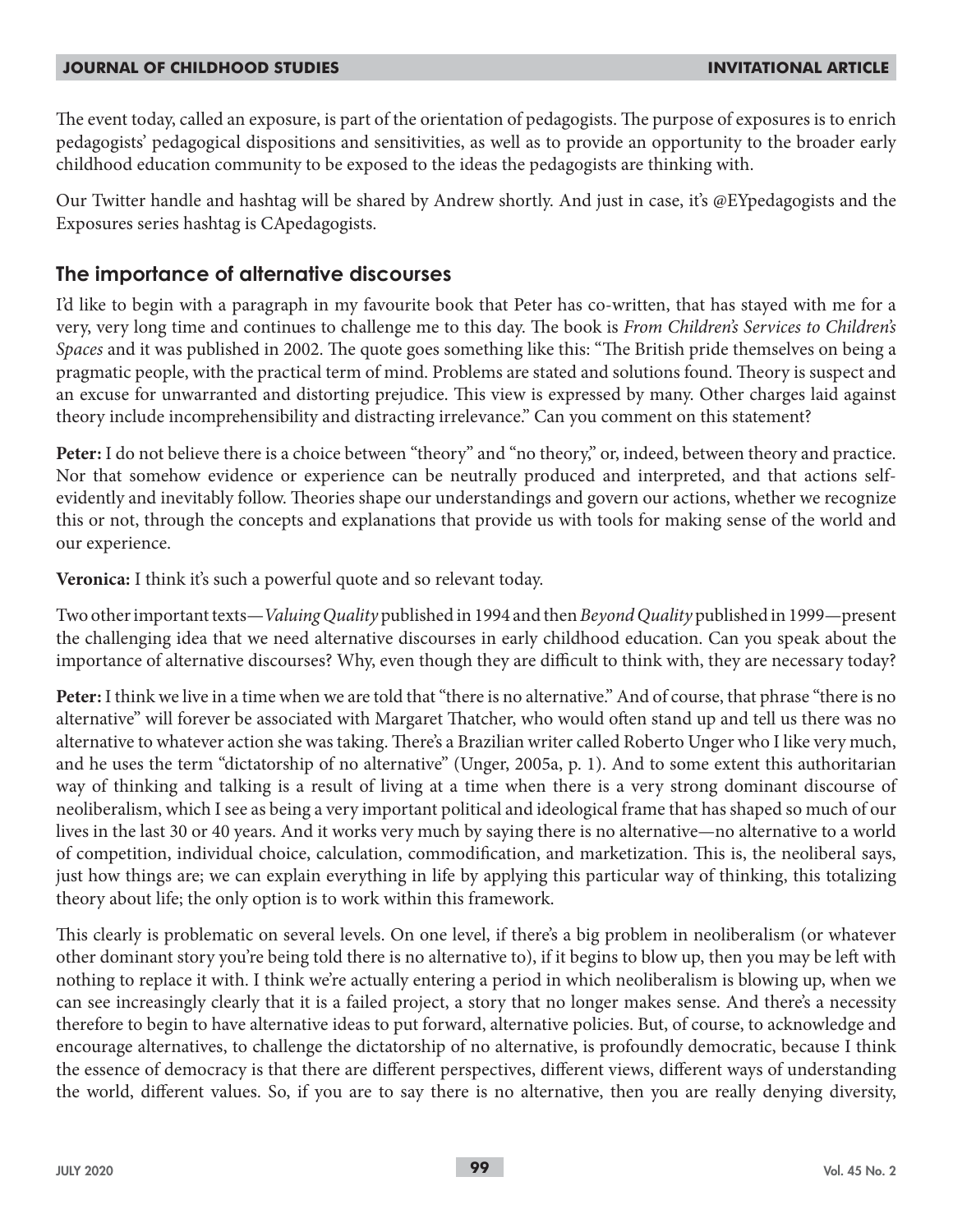multiplicity, complexity, all of these things.

So it seems to me that the whole idea that there is no alternative is really very insidious and very dangerous. And, of course, what's very encouraging in many fields is that people are coming up with alternatives. There are always alternatives if you care to listen. And that's true as much in early childhood as in any other field, and the book series that Veronica referred to, Contesting Early Childhood, has been a platform where people who are working with alternatives can actually talk about them, tell their alternative narratives, and, equally important, show that they can be put to work, because you want an alternative that you can actually work with in early childhood settings.

So my interest has been in arguing that there are alternatives and that—and I think it's really critical today—having alternatives around is vital and urgent if we are to be ready when the dominant story of neoliberalism blows up. We need to have alternatives. We need to be ready with other ways of thinking and with proposals and experience about how we put them to work, because I don't think it's much good just having theories which you can't actually work with and put into practice.

Recently I have begun to think and write in terms of stories. So theories—for example, like neoliberalism—are stories that we tell ourselves, stories by which we make sense of the world. And so, rather than just talking about alternative theories, we can also talk about telling alternative stories. I like that idea that we can tell alternative stories, but I've become interested, not only in what those alternative stories could be—and of course there are many, many of them—but as I say, what you do with them, how you can put them to work. If you believe, for example, in democracy as a fundamental value, what would that actually look like in a school or nursery?

So I think the search for new stories is really important, but it's also very difficult to do, because the pressures, particularly in the English-language world, are very great, as the English-language world has been so dominated by neoliberalism and this idea that there is no alternative. I think it's very difficult to break free, because of course what you're surrounded by are people all talking about the same things, as if there is no alternative, as if it would be crazy to think something else, and that clearly there couldn't be any other way of talking. So it's quite difficult to have the confidence and the belief in yourself and in others to actually go with alternatives.

**Veronica:** Yes, absolutely. One of the alternatives that you have been putting forward through your work has been the shift from seeing early childhood education as a service to seeing it as an ethical political project. And, as you said, that is a very difficult way of communicating this alternative to the English-speaking world.

# **Early childhood education as an ethical political project**

**Veronica:** I wonder if you can speak about this idea of early childhood education as an ethical political project, which elaborate on in your book with Gunilla Dahlberg, *Ethics and Politics*. What do you mean by the idea that early childhood education is an ethical political project?

**Peter:** Well, I would say, by the way, that we're talking about all education in fact, even though we're putting "early childhood" before it in this interview. I think that everything I'm talking about is about the whole range of education, and indeed I think one of the problems we face is the tendency to look at just one bit of education and not the whole range of it. Because I would argue that the whole of education—and indeed most other forms of provision that we make for children and young people, indeed adults also—is a political project. What do I mean by that? Well, I mean that with education, or whatever else you are dealing with, you need to start with political questions.

I can quote Loris Malaguzzi here when he says that education is "always a political discourse whether we know it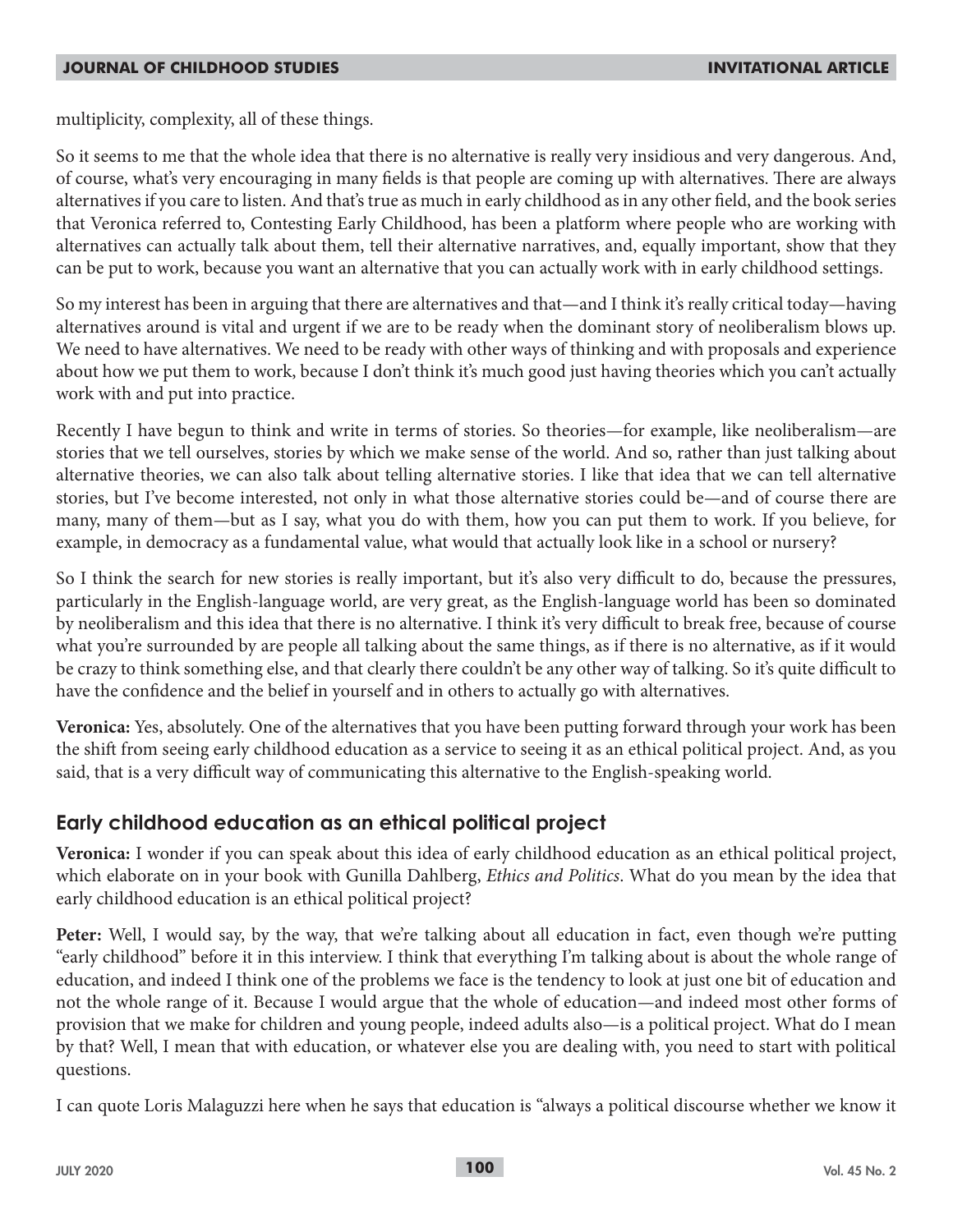or not. It is about working with cultural choices, but it clearly also means working with political choices" (Cagliari, Castegnetti, Giudici, Rinaldi, Vecchi, & Moss, 2016, p. 267). Leaving to one side the very interesting idea of education being a cultural discourse calling for cultural choices, I think what Malaguzzi is saying and what I'm saying is that actually you need to start by asking political questions and that political questions have no one right technical answer.

To give an example, if I'm flying to Canada on a plane, I want the plane to be the result first and foremost of technical practice, involving technical choices to technical questions, the result of experts getting together and agreeing there is only one right way to build a plane so that it's safe and efficient. We might call it a "quality" plane, since it is based on universal and decontextualized principles and standards. I don't actually want to fly on a plane that's the result of political practice.

However, with education, we're dealing with something quite different, because there isn't one right way to "make" education. It is first and foremost a political practice, because there are lots of different ideas and different answers, many of them conflicting, to political questions, because different people will have different positions, views, perspectives. So it seems to me that the basic idea is that education, like similar activities, does not have one right technical answer. It has political answers, and those answers may be in conflict.

Let me give a few examples of political questions. What is our diagnosis of the times? That's a term that Karl Mannheim, the sociologist of education, used. So in other words, what do we think is going on in our world at this time? What are the main issues of the day? Because education should be engaging with these issues, with the conditions of the time. So to take an example, you could say that we're confronting converging environmental crises which are actually putting ourselves, humankind, not to mention other species, very much at peril. So if you think that is one of the issues of our times, then you need to ask, how does education relate to that?

A second question, of particular importance to Malaguzzi, is, what is your image of the child? Who do you think the child is? He says that a "declaration [about the image of the child] is not only a necessary act of clarity and correctness, it is the necessary premise for any pedagogical theory, and any pedagogical project" (Cagliari et al., 2016, p. 374). And I would go on to ask, what is your image of the educator?, which is really central to the sort of work you're presently engaging in.

And equally important, what is your image of the early childhood centre or school? Is it a kind of factory for producing outcomes, such as learning goals, school readiness, or human capital? Is it a business engaging in market activities, selling a commodity to parent-consumers? Or do you think of it in some other light? Is your image of the centre or the school as a public space where projects can be created by children and adults coming together?

Or, to give a couple more examples of political questions, without going through the whole list: What are the fundamental values of education? What ethics should education work with?, which takes you into the field of relational ethics. In other words, given that education is a relational practice because it involves people coconstructing knowledge in relationship with each other, then you have to choose what are the ethics that should underpin the relationships that exist in this process of co-construction and working together.

So, all of these and many, many more are political questions, and they will generate a wide and diverse range of answers, creating the potential for people to dialogue and indeed confront each other about these answers. Through this democratic process it may be possible to find some degree of consensus, but how far that will go is always open to question. The political choices you make provide the basis for constructing the sort of early childhood education that you want—what is considered a good or desirable education.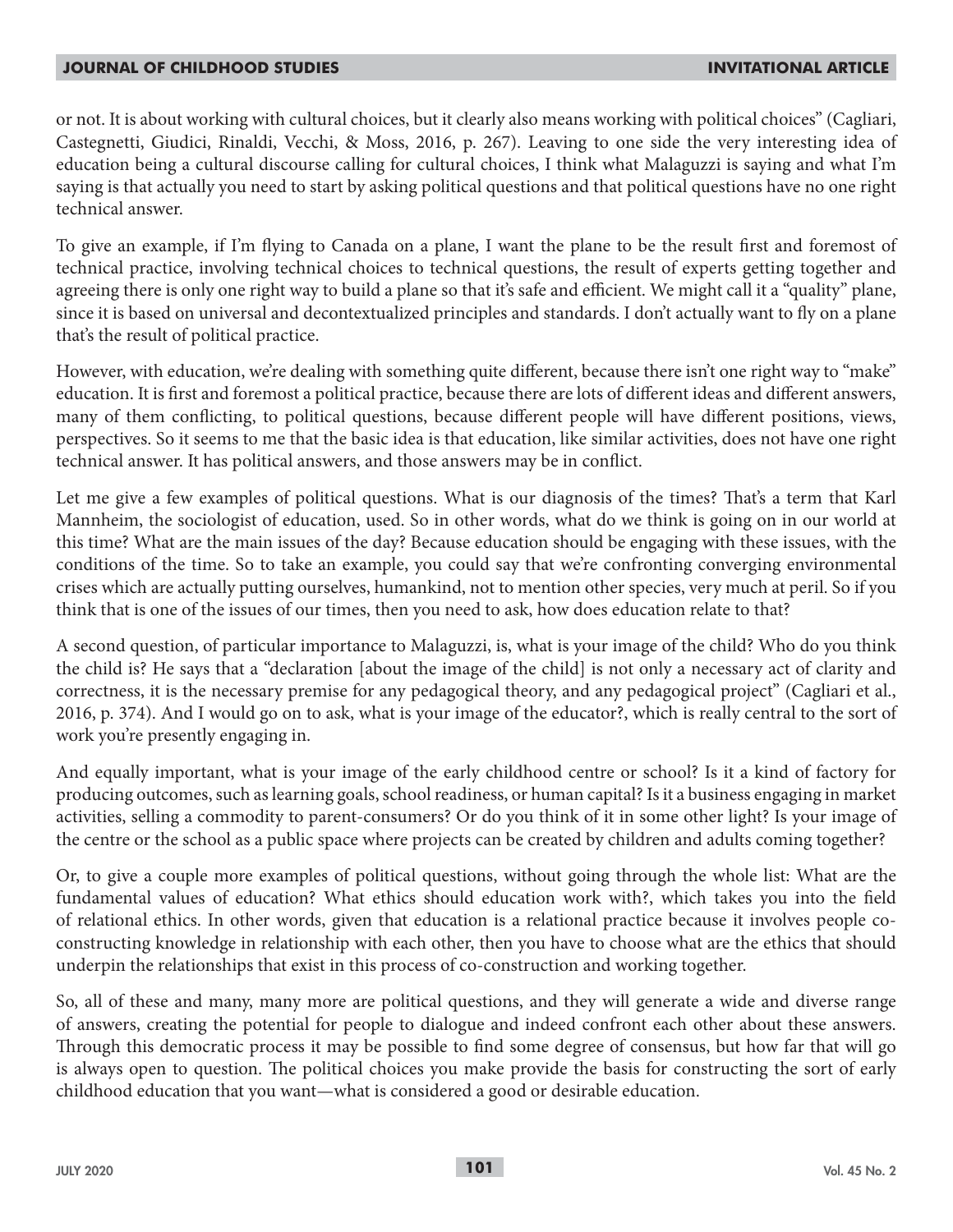As I say, the alternative which we have today under neoliberalism is to see education as, first and foremost, a technical practice, rather like building a plane, in fact. And this is based on asking and answering technical questions, of which the classic one is "What works?" What does the evidence tell us we should do to get children developing faster, or whatever?

Now, of course, within the neoliberal narrative, there's a whole range of implicit political questions and answers. But what you don't find in the neoliberal system is people actually acknowledging that they have asked and answered political questions and made political choices. They just pretend there is only one way to do things and the only thing you need to ask is "What works?"

So that was where Gunilla Dahlberg and I started our book *Ethics and Politics in Early Childhood Education* (Dahlberg & Moss, 2005). We started by saying that we think today that early childhood education is treated as first and foremost a technical practice. And we wanted to say that it's actually first and foremost a political and ethical practice. So we are trying to reclaim politics and the political, to say we don't think they are dirty words, we think they are really important, and that what we want to see—and it's very difficult—is a democratic politics of education where people are putting forward alternative political choices, alternative stories, about the sort of education they think is important.

# **Relational ethics: The ethics of care and the ethics of an encounter**

**Veronica:** I want to pick up on this discussion on ethics. You mentioned that what you're talking about is relational ethics. And I think about how most of us in early childhood education have been thinking about following ethical guidelines. Can you elaborate on how relational ethics is different from following ethical principles that have already been established and that perhaps might follow those neoliberal values you spoke about?

**Peter:** I'm sure there is a place for guidelines to guide how we do certain things in a proper way. The problem with guidelines, as discussed by Zygmunt Bauman (1993), is the danger of following any ethical rule book, procedures, guidelines, of being told basically how you should behave, of being basically given a list of ethical do's and don'ts. Because Bauman says that actually we have to take responsibility for our ethical behaviour rather than fall back on a rule book. But having said that, there is a place no doubt for rule books in certain circumstances, especially if we don't follow them blindly by taking no personal responsibility for what we do.

It seems to me that some of the ethical approaches—I don't actually know if that is the right word—that Gunilla and I were interested in, and that we wrote about in our book, place a big responsibility on individuals in relationship with other people to make their own judgments. So, for example, we were very interested in the ideas around an ethics of care, which is a whole field that has emerged out of feminist scholarship since the 1990s, and which has been raising the importance of care as a political and ethical concept. Joan Tronto describes an ethics of care as combining two elements: "a *practice* rather than a set of rules or principles … [involving] particular acts of caring" and a "*general habit of mind*" to care that should inform all aspects of moral life (Tronto, 1993, p. 127, emphasis added). That habit of mind includes several qualities or values: attentiveness (to the needs of others), responsibility, competence, and responsiveness. Furthermore, caring, understood as an ethic, should be widely applied: it is, say Tronto and coauthor Bernice Fisher, a "species activity that includes everything we do to maintain, continue and repair our 'world' so we can live in it as well as possible" (Fisher & Tronto, 1990, p. 19)—so care, not only of other people, but also of communities, societies, and the physical environment.

So an ethics of care gives you a broad frame, but actually what that means in practice you have to work out for yourself, but always with others. So in an early childhood centre or school, that would be a subject for ongoing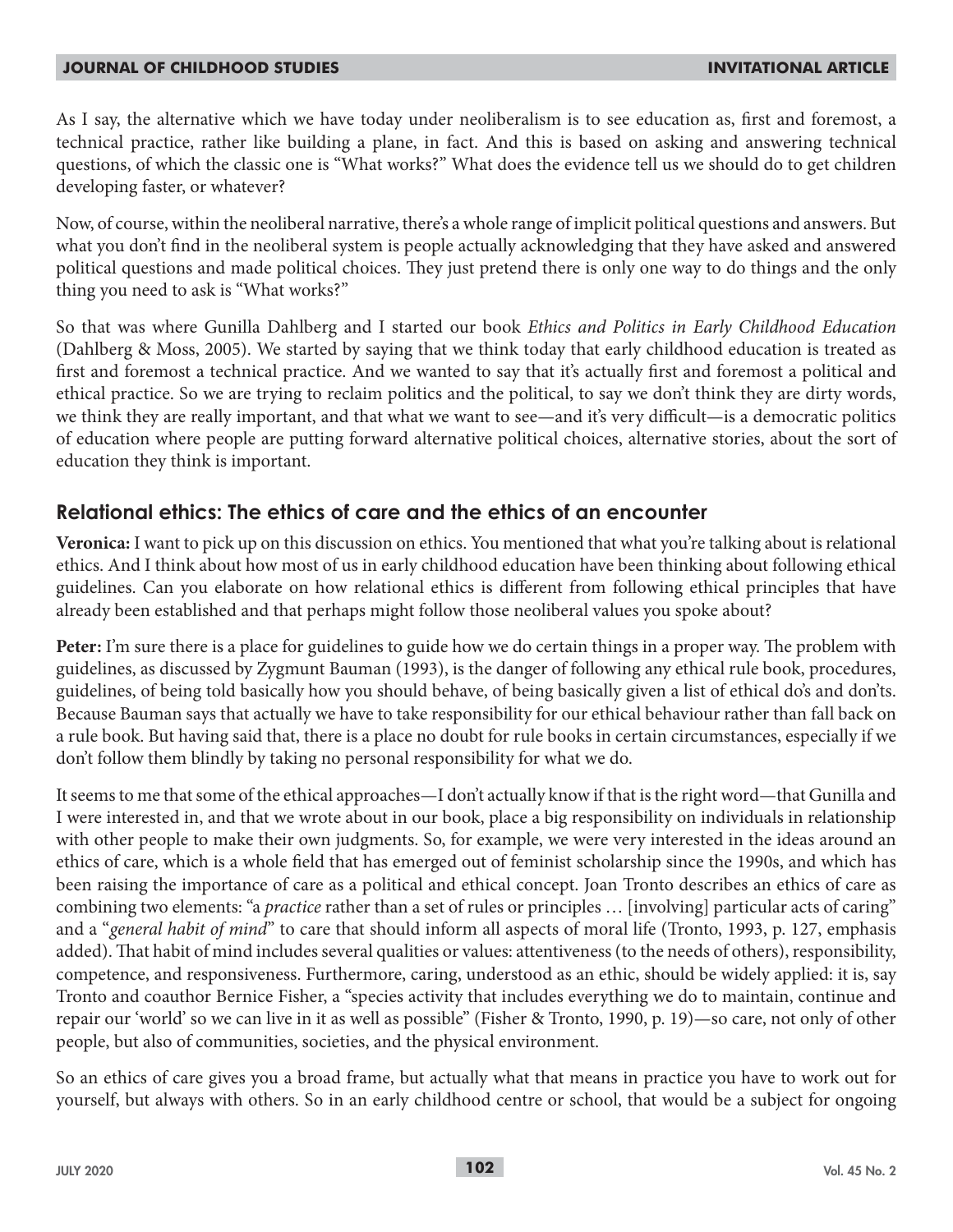discussion and documentation by adults about how they are actually working with an ethics of care—having, of course, first made a political choice that this is an ethical approach you will work with.

And to digress, I react very much against terms like "child care service" or "daycare service" because it seems to me that all provisions that we make for children should be concerned with care understood as an ethics of care. We should think of care as an ethics, not as a way of describing a particular service.

The other ethics that Gunilla and I were very interested in when writing our book was the "ethics of an encounter." That is very much a reaction against a longstanding Western way of relating with other people and other things: the "will to know" in which you seek to know them in your own terms and so grasp them and make them into the same. In other words, you try and understand other people or other things through your own logic, through your own way of seeing the world: "Oh yes," you go, "you're a bit like this or that, like something I understand already." So you try and use your way of thinking and understanding things to make sense of somebody else, and doing that, you actually deny their otherness, their singularity. And it becomes quite dangerous, because you end up applying your categories, your classifications, your way of looking at the world onto somebody else, and I think that we probably do that all the time in education and elsewhere. Gunilla has described how the ethics of an encounter confronts educators with profound questions, "such as how the encounter with Otherness, with difference can take place as responsibly as possible—as something which the so-called 'free thought' cannot grasp through categories, classifications, and thematizations" (Dahlberg, 2003, p. 270).

So these relational ethics—the ethics of care and the ethics of an encounter—are examples of what it might mean to work with ethics in a way that it isn't a straitjacket, but it gives you a framework for thinking and constantly exploring what it means, because I think that's what we have to do in life. We have to constantly say, I want to work with this ethical approach, but actually I'm not very good at doing it all the time. I need to constantly question with other people whether what I and we are doing is ethical in relation to, say, an ethics of care or an ethics of an encounter. We need to be constantly questioning these things.

**Veronica:** Yes, thank you for bringing up that point. It is difficult to engage with an ethics of care or the ethics of an encounter . Trying to not take for granted the other with our own framework, whether it's children or educators . It is just a very difficult task.

# **The problem of language**

**Veronica:** My next question is around language. And I know you talked in the beginning a little bit about using new language. You said we need new forms of education or alternatives to neoliberalism—even big words like neoliberalism are unfamiliar to our early childhood education discourses, our dominant early childhood education discourses in the Western world. Yet, at the same time, the alternatives cannot do without it. Can you please talk about the importance of shaping language, of not just staying with the language we are accustomed to using in early childhood education. And why is it even necessary?

**Peter:** Obviously language carries with it, embedded in it, all sorts of cultural ideas, concepts, ways of looking at the world. So it's the way we make, we build stories; we use words, vocabulary to build stories or theories or understandings, whatever you want to call it. And that language is not neutral; it carries our cultures and our perspectives. I have to say first of all, I'm linguistically incompetent. I only speak English, to my profound shame, but I have done a lot of work involving translation and translators, and that has made me extremely conscious of the importance of language and the problems of actually translating from one language to another.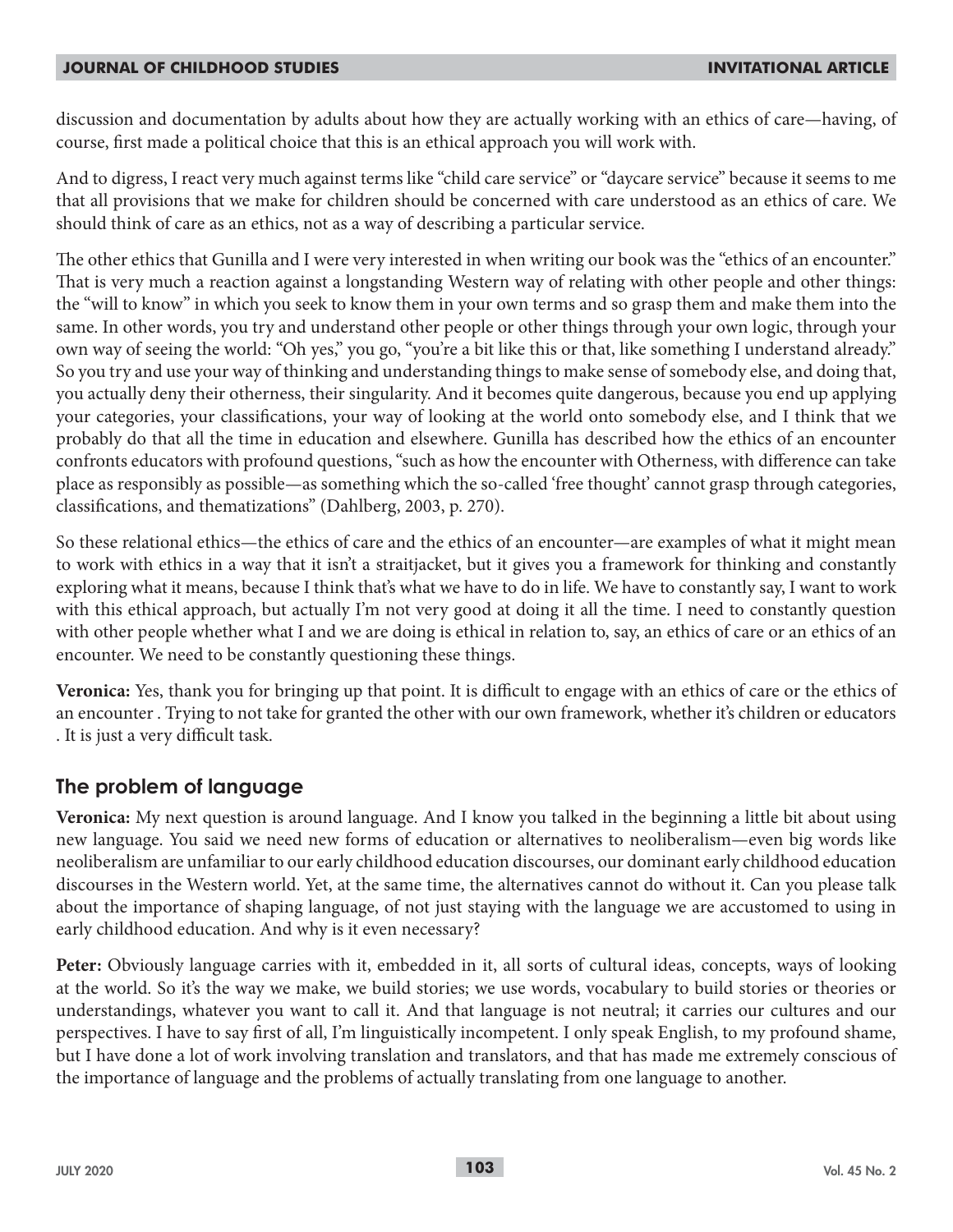Many words don't translate very well because they carry particular ideas that don't work well in another language. Translation into English is a very big problem because English is so dominant and many things get translated into English. Native English speakers are often not curious about the original language. All they want is to have a translation served up for them in English so they can know what has been written or said in another language. But what can happen is that the meaning of a word or concept in another language can disappear, be lost in translation. So, for example, where I work at the London Institute of Education, some of us have become very interested in the continental European discipline and theory of social pedagogy, which your previous exposé [Silvana Calaprice] was talking about very interestingly. But social pedagogy often gets translated into English as education, and it's not education in the school sense at all, and the pedagogue is not a teacher, but the profession often gets translated in that way. (For a fuller discussion, see Moss & Petrie, 2019.)

So, the problem of language is really important. It can lead to people completely misunderstanding or missing something. But if we look at it in another way, the word that doesn't work in another language can lead to a very interesting conversation, because you can say, let's talk about this word that does not translate well, try and explain it to me, this word, this concept you have in Spanish, Italian, whatever it is. So that's a general observation: that native English speakers I think need to be much more curious about other languages and be very careful that they don't ignore important ideas by insisting they have to be fitted into some sort of English mistranslation.

More generally, one of the pleasures of my last few years has been working with people in Reggio Emilia on producing a book in English of Loris Malaguzzi's writings and speeches, which involved a huge amount of work on translation (Cagliari et al., 2016). What strikes me in English about Malaguzzi is the language he uses, it's so light, it's so poetic, it's so pleasurable. He talks about joy, he talks about wonder, he talks about amazement, and so on. He uses all these words, and through these words he builds up a quite different set of ideas about children, adults, schools, education, and it's very obvious that by using those words, by the vocabulary he works with, he's able to build up a different story, very different to the extremely prosaic language that dominates the English-language world when it comes to education, and which so often makes reading articles or books on early childhood education in English so boring and depressing, with those words like program, outcome, quality, human capital, investment, and so on and so forth. It's the language of the worst sort of technocrats. But of course, that's why it's in use, because it's about building up an idea of education as a technical practice in which technicians apply technologies.

So, what you get in so much early childhood education today is really a manual about how to work the technology. Which is why reading Malaguzzi—and not only him, but other people in, for example, the Contesting Early Childhood book series—is just so liberating, because once you can free your mind of all these words and open yourself to other words, you can begin to tell and listen to other stories. So yes, that's why language is absolutely critical, and if you can break old habits of speech, if you can say to yourself that I'm not going to use a word such as "quality" in the next months, but instead I'm going to talk about what I really desire, then you might find that quite liberating, as I have done.

**Veronica:** Thanks, Peter. I think I really resonate with what you are saying. We are often accused of using too many big words, or taking too long to say something when we are drawing on work written in other languages.

**Peter:** So can I just say that it's also a very good example of this ethics of an encounter, because if you are an English speaker and you encounter another language, if what you're trying to do is to force that language into your English language, you're trying to make the other into the same, and in that process you will lose the singularity of that other language, the diversity or whatever you want to call it. So it's a very good example of the danger of trying to grasp the other and make the other into something you can understand, into the same.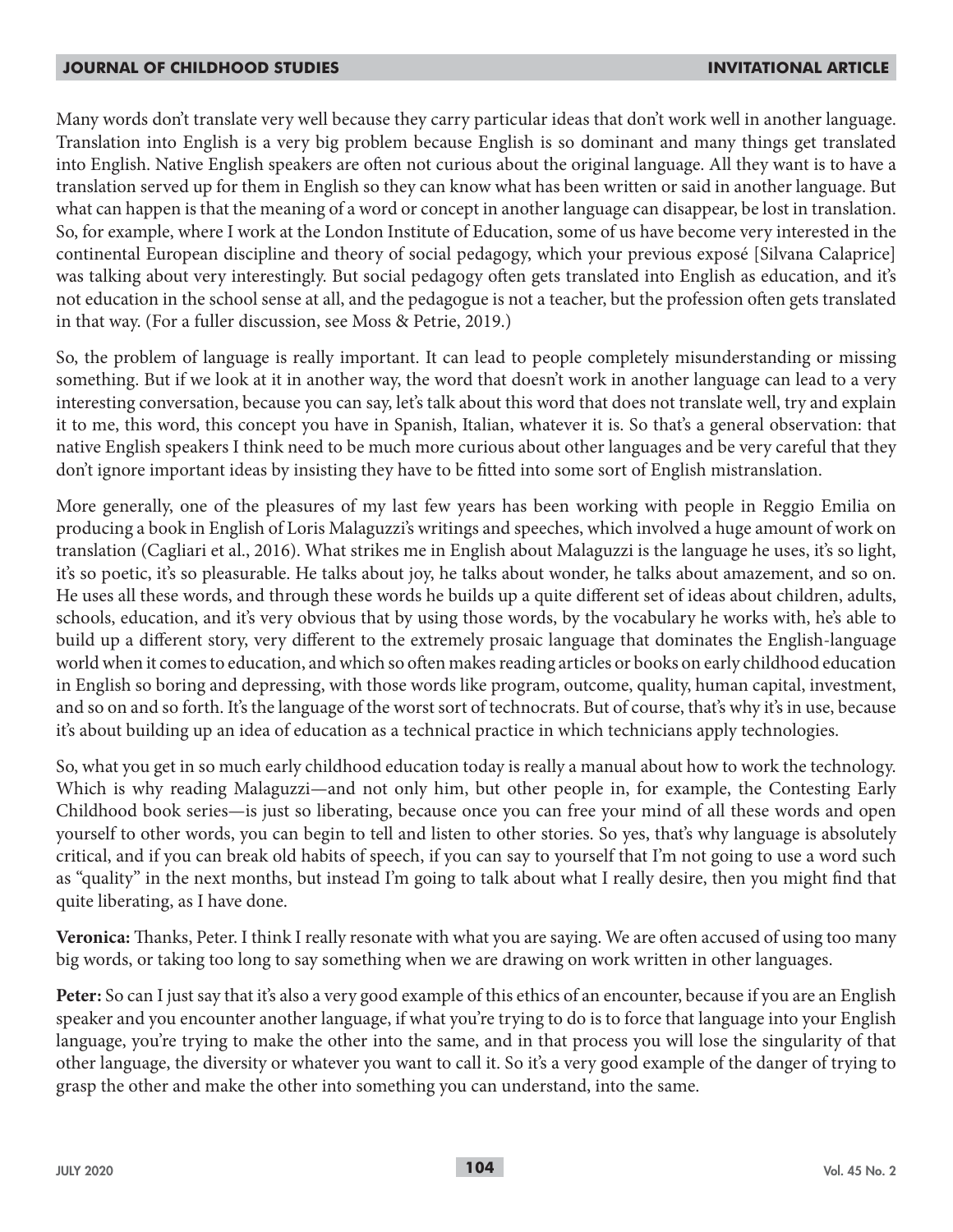**Veronica:** And then there is also the language that other theories or other narratives or others' stories bring. I remember being introduced to the poststructural narrative (that you wrote about in *Beyond Quality*, and in other books) and how challenging it was at the beginning...

**Peter:** Yes, I agree. I suppose unlike some people, I came to a lot of these alternative theories and perspectives quite late in life. I would say that until the 1990s, I was a positivist, and I'm still very familiar with the language of positivism, which is quite useful to know. But then I was quite liberated by being introduced to other theoretical languages, even though I have to say I've found them—and I still find some of them—very difficult, partly because I must admit that people don't always write very clearly in some of the other languages. But the difficulty of understanding is also because you're being asked to enter a world which you had never entered into before, and to think differently, to see the world in a different way. And I think that's a large part of the problem in coming into relationship with new theories, because they ask you to actually turn everything on its head and see things in quite different ways. So, I think that is difficult, and I speak from firsthand experience, and I quite often find myself drifting back into more positivistic thinking and language. So actually working with the new theoretical languages, having to struggle to write or talk in a new language, is important.

**Veronica:** Yes, that is our challenge. As we develop the pedagogist network, how might we sync with other languages, other narratives?

### **Situating pedagogy within the conditions of our times**

**Veronica:** Peter, you mentioned the book that you have coedited with your colleagues from Reggio Emilia. For me this is one of the first books that clearly outlines how the Reggio Emilia project was situated within the conditions of our times—what you call the diagnosis of our times. What do you think—and you started to think about this above—are the conditions of the times that early childhood education needs to be responding to today? If Malaguzzi was alive today, what might he be telling us we need to respond to?

**Peter:** I'm sure he would see the issues of environment, and I mean more than just global heating but the many other things that are going on. Because in fact, in the years before he died in 1994, he was already talking about the emerging environmental crises. And of course, the environmental crises are also economic crises, because we are facing today the consequences of an economic system that has been built on excessive extraction, consumption, and greed and a lack of care for the world we live in. So, I'm sure he would also be saying the issue today is the creation of new ideas about economy. And by the way, it seems to me it's impossible to talk about early childhood education without thinking about the environment and without thinking about the economy. Because early childhood education today has become so bound up in very instrumental neoliberal economic ideas like human capital and return on investment, which are very much about the idea of exploiting resources and so on and so forth.

So I think he would be very interested in that. I think he would have been very interested in the implications of new technologies, artificial intelligence, and so forth. I think the third issue he would be very engaged with would be the state of democracy, because it's fairly clear that across the world today democracy is in some trouble. And not just the democracy of the ballot box, though that matters, but in lots of different ways. So I think he would be very concerned to engage with how education can be involved in renewing democracy. He probably would remember John Dewey's comment that democracy needs to be reborn in every generation and that education must be the midwife.

I think that another issue that he'd be very interested in is the need to restore solidarity, after the damage caused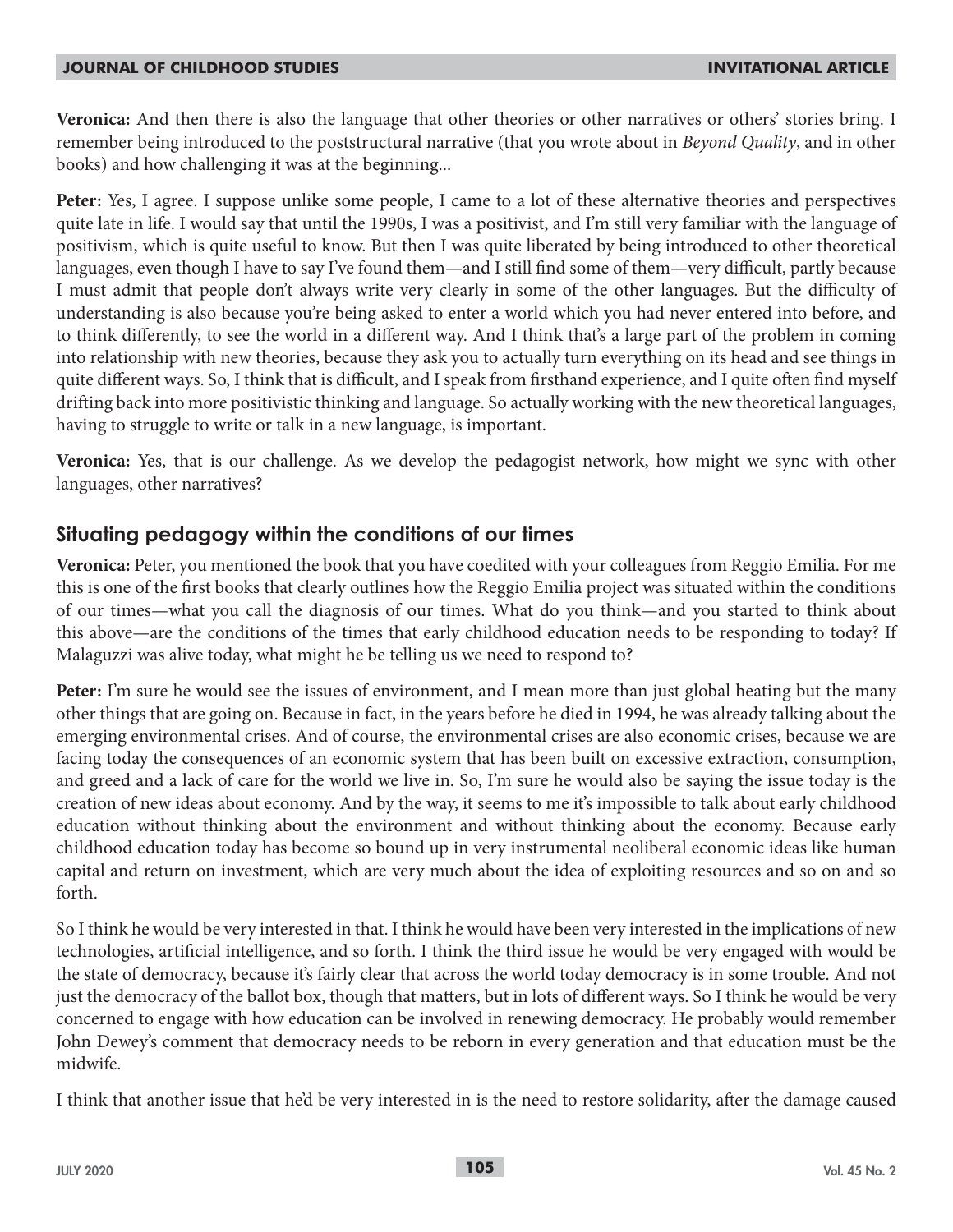to it by neoliberalism's drive for competition and individualism. Related to that, the importance of recognizing complexity and interconnectedness. All these things are connected, of course. You could say that we can't address the environmental crises unless we deal with the economy, and the economy is also about issues of solidarity, so the question of rebuilding solidarity in our communities and in our societies is very pressing, I think, today. Indeed, as Erik Olin Wright has argued (2019), solidarity, democracy, and equality are three core values that need to be renewed, restored, built up again as the basis for more just and sustainable societies.

And I guess Malaguzzi would be thinking all the time, what is the role of education in this? What sort of education is going to be relevant to those sorts of challenges to our society? For as he said, "our conception of pedagogy is dynamic, not mummified. Either pedagogy—like all the human sciences—is remade, reconstructed and updated based on the new conditions of the times, or it loses its nature, its function, its proper capacity to correspond to the times it lives in, and above all to foresee, anticipate and prepare the days of tomorrow" (Cagliari et al., 2016, p. 143). Malaguzzi would probably be talking about the need for education, faced by today's conditions, to be innovative, creative, and experimental, because we have to come up with new ideas if we're going to survive. So I like to think that these would be some of the issues that he would be working on today.

**Veronica:** Thanks, Peter. That is very provocative to create a connection between the political, the ecological, the social, and the very question of education. Because, like you said, education has become more of a technical issue …

## **Transformative change**

I want to talk about your scholarship on transformation. You rethink the idea of change and introduce transformative change, which you put into conversation with the idea of experimentation. I wonder if you can talk about what you mean by transformative change. Why do we need to think about transformative change through experimentation?

**Peter:** Well, I suppose that there is a lot of talk about change, partly because of neoliberalism's constant restlessness. Organizations are constantly changing and arguably far too often and far too much. So, the addition of "transformative" in the title of the book—*Transformative Change and Real Utopias in Early Childhood Education* (Moss, 2013)—is trying to qualify change as more than reshuffling the deck chairs all the time. It's about change as fundamental rethinking. As Michel Foucault puts it, "As soon as one no longer thinks things as one formerly thought them, transformation becomes very urgent, very difficult and quite possible" (Foucault, 1988, p. 155), and that's what I talk about in the book.

So, if we think differently, if we adopt or we work with different stories to the ones that we've been working with before, if we see things in different ways, then that leads to "transformative change." What seemed terribly important before, like human capital or whatever, no longer seems very important, and other things become very important. So rethinking is really, really important. And that comes back to language. And then there's the question of reforming once you are rethinking, because rethinking gives you an answer to that question "Where to?" Where do I want to get to, what is the direction of travel? And then the question is, how might we get there, how do we reform to get there?

And in the book, and subsequently, I was quite influenced by the American sociologist Erik Olin Wright and his writing about what he called "real utopias." He thought that desirability is very important when talking about utopias: We need to know what we want. But it is not enough; we have to be able to achieve it. And to do that, we need to address viability and achievability; we need to be able to say how would we get from here to there. Wright is also very much in favour of quite incremental changes—that we do a bit of this, we do a bit of that, try this, we try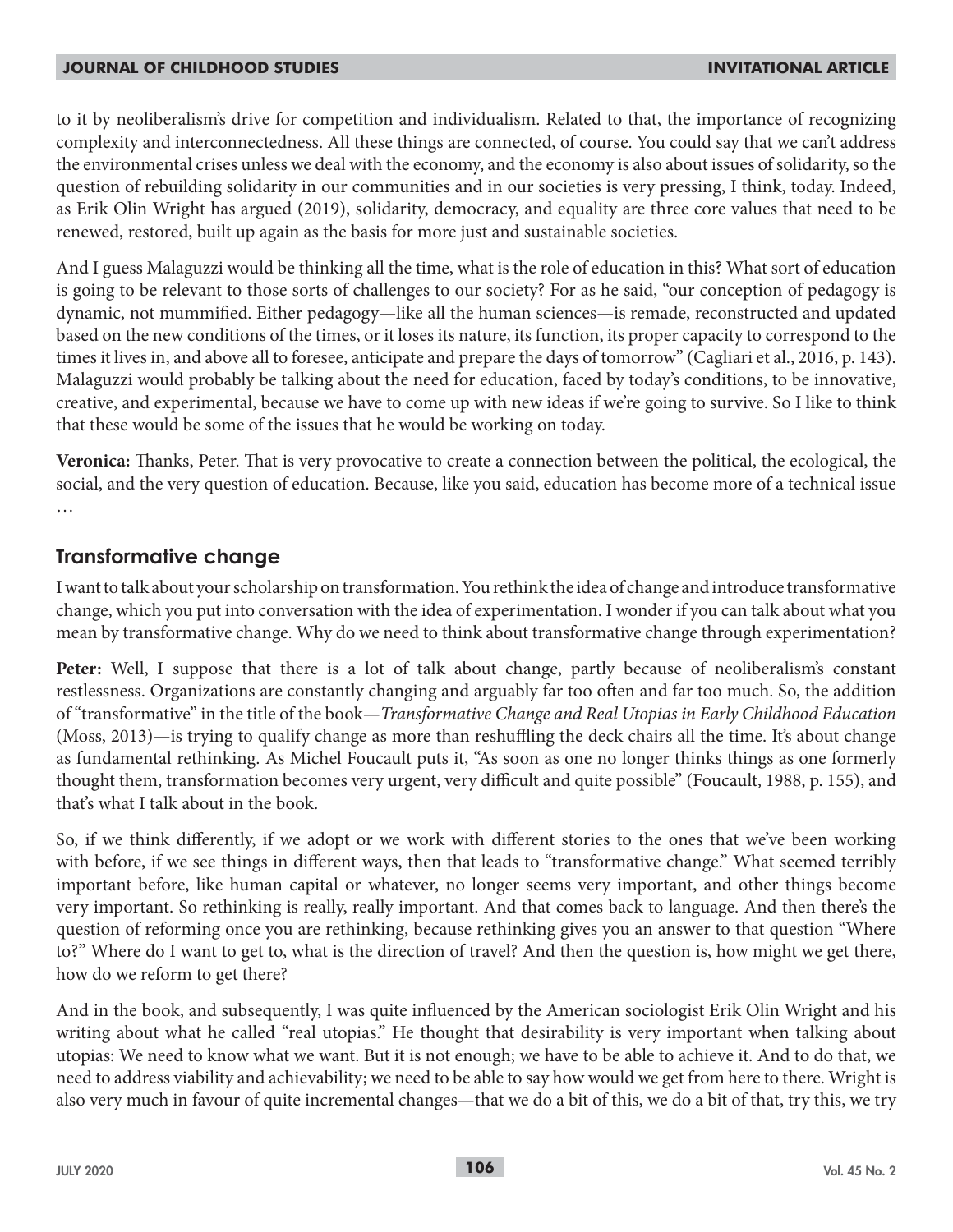that, and gradually things move. He rejects the idea of revolutionary change or rapid ruptures; he says that really doesn't have a very happy history. But what we do, as long as we know where we're trying to get to, is constantly try things out. We do this, we do that, we move gradually towards where we want to get to. Now, I guess this is where experimentation comes in. You get ideas; you want to try them out and create something new. You want to produce a new project, whatever it is, and you have to try it and see what happens. So I think experimentation fits into that idea about how things might move in the direction you want.

And I come back now to Milton Friedman, who was a very influential figure in the rise and rise of neoliberalism. He was an economist, and he was part of a whole group of people working on neoliberal ideas after the Second World War, and who were waiting for their chance. And he said, back in the 1960s, before neoliberalism became the powerful force it is today, "Only a crisis—actual or perceived—produces real change. When that crisis occurs, the actions that are taken depend on the ideas that are lying around. That, I believe, is our basic function: to develop alternatives to existing policies, to keep them alive and available until the politically impossible becomes politically inevitable" (Friedman, 1982, p. ix).

And that seems to me to be very good strategic advice, and it fits in, I think, with what Wright is saying. Because I think my optimistic reading—and I may be completely wrong—is that we are on the cusp of change. Neoliberalism may be running its course, though it is by no means dead. It's got quite a lot of life left in it. But we have to be ready now with alternatives for when "the politically impossible becomes politically inevitable."

It's no good waiting for the banks to blow up again or whatever it is that heralds the demise of neoliberalism and then say, what are we going to do? So, in early childhood education, I think it's important, even though the opportunities to put things into practice are currently limited, to be working on alternative ideas and policies. We need to know what we want, what we think is desirable, and we need to develop ideas about policy and practice, which might make those desirable futures possible. Like Friedman, we need to be ready when fundamental change happens.

#### **Veronica:** Thanks, Peter. Yes.

**Peter:** Can I just add that one thing about Malaguzzi which is really important was he had very clear ideas about what he wanted, but he and the other people in Reggio Emilia were, and still are, intensely practical. He was constantly saying, under what conditions can we develop the sort of pedagogy that we want? And they were very good at putting in place conditions that enabled them to achieve what they wanted, pedagogically. So I think that question—"What conditions do we need?"—should be at the forefront of our mind all the time. We must constantly link practice and policy. I'm sorry, I interrupted you.

## **Locally situated pedagogy**

**Veronica:** That's great, because your comment connects to the question I want to ask. Going back to our previous exposure with Italian professor Silvana Calaprice … She shared with us that pedagogy is never about reproducing an educational model. I wonder what your thoughts are on this idea (never reproducing a particular model) in relation to the reproduction of the Reggio Emilia "approach"? I ask this question because you have been so close to the history of Reggio Emilia and how Reggio Emilia has influenced early childhood education.

**Peter:** Well, I think you talked earlier about Reggio as a project and that's very much how I see it, in fact. I always remember going to another Italian city, which had also done very important educational work, and the person directing the schools there said, "We have undertaken a local cultural project of education." That seems to me a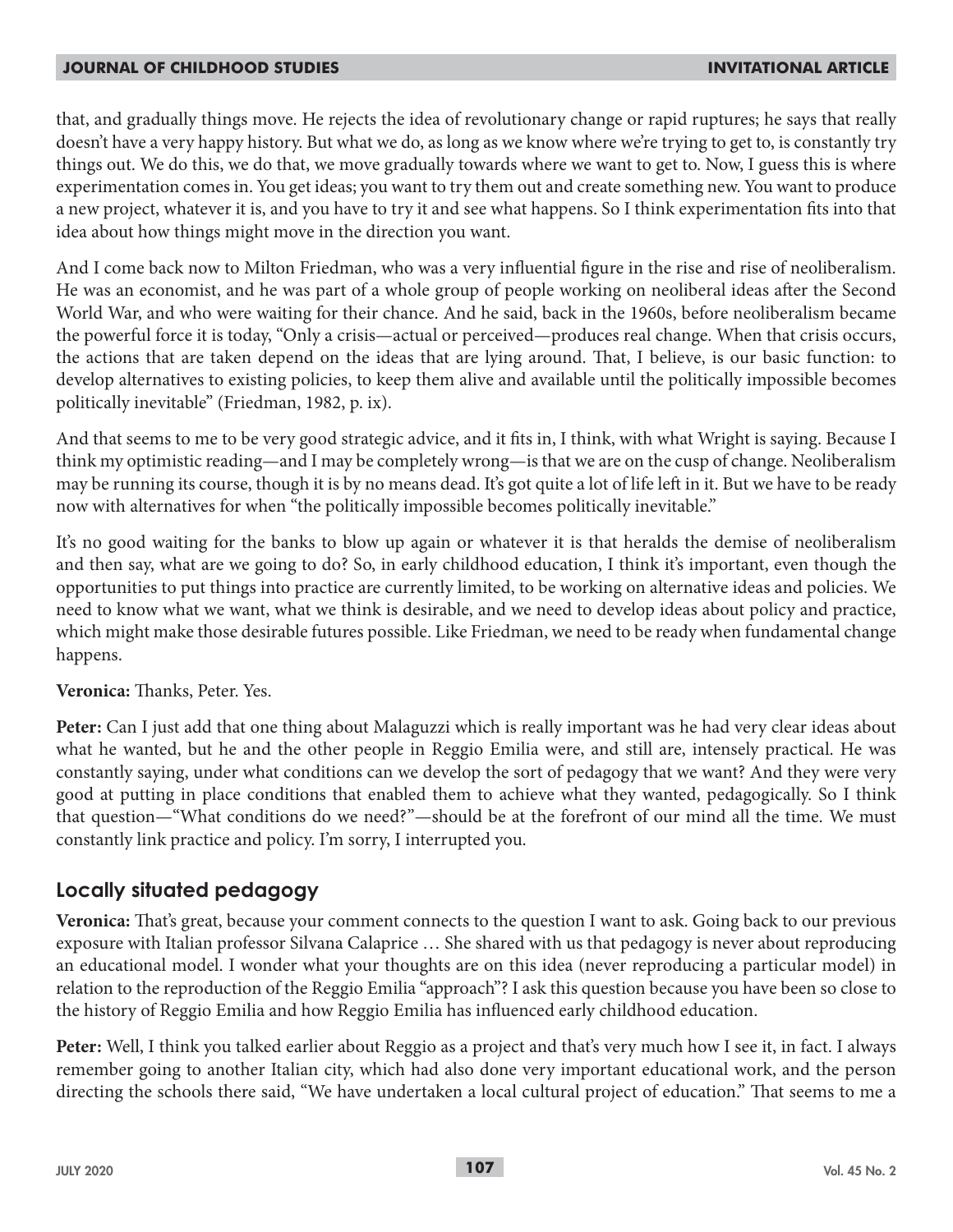very good description of what has happened in Reggio and many other cities in Italy, and indeed in other parts of the world. And the point about these projects is that they emerged out of particular historical, political, and cultural contexts. So I am probably in a minority of one in not being very comfortable with the term "Reggio Emilia approach" because I think it suggests that Reggio is a template to be copied and not a singular project.

On the other hand, I think Reggio Emilia is incredibly important, first of all because it shows that alternative projects are possible, and that's really important, as indeed are other examples of past and present alternatives. But also because I think it constantly acts as a provocation to us, having asked its political questions and made its political choices. It provokes us to ask: What are our political questions? What would our political choices be? And I think, too, they have developed some ways of working that could be or are being worked with in other places. I mean, pedagogical documentation is a very good example that I think now is very widely used. Also, some of the roles they have developed, like pedagogistas, could be applicable.

So, I think one could take from them some ways of working. And also that question, what conditions do we need? We have a project, what do we need to do to put it to work? So I can't see that a place with a very different context could actually copy Reggio Emilia, but it could work with Reggio Emilia to construct its own local cultural project of education.

**Veronica:** Thank you for that provocation.

### **Democracy in the 21st century**

**Veronica:** I want to ask about the concept of democracy in the 21st century. You used the term democracy a few times. I wonder what relations are you referring and gesturing towards when you think about democracy? And what do you think democracy has become in neoliberal early childhood education? What might it mean to experiment with transformative democracies or transformative democracy going forward?

**Peter:** Well, first of all, it's important to look back and remember that the idea of democracy as a fundamental value in education is not new. It goes back a long way, and it's a very important idea in the tradition of progressive education, associated with figures such as John Dewey, Célestin Freinet, Paolo Freire, and of course Loris Malaguzzi. So we are standing on the shoulders of giants, and to put forward democracy as an important educational idea is not new, though under neoliberalism it has been squeezed out, because I think neoliberalism isn't terribly enamoured of democracy.

It seems to me we can understand democracy as being multifaceted. It is obviously a way of governing, through the ballot boxes and the rule of law and freedom of expression and so on. But Dewey talks about democracy as a way of living and relating, as "primarily a mode of associated living embedded in the culture and social relationships of everyday life ... a personal way of individual life" (Dewey, 1939, p. 2). So, you could say it's a relational ethic, about how we should relate to each other, how we should be listening and dialoguing and being open to difference and so on.

And of course that means that we can talk about democracy as an everyday practice: how we live with each other in everyday institutions. Tom Bentley talks about how "building everyday democracy depends on applying its principles to everyday institutions through which people make their choices and develop their identities" (Bentley, 2005), and early childhood centres and schools would be good examples of such everyday institutions.

Another theme is that democracy is something you learn through living it. You don't really learn it through being given lessons in it. So that means a lot of thought needs to go into the practices, the relationships in everyday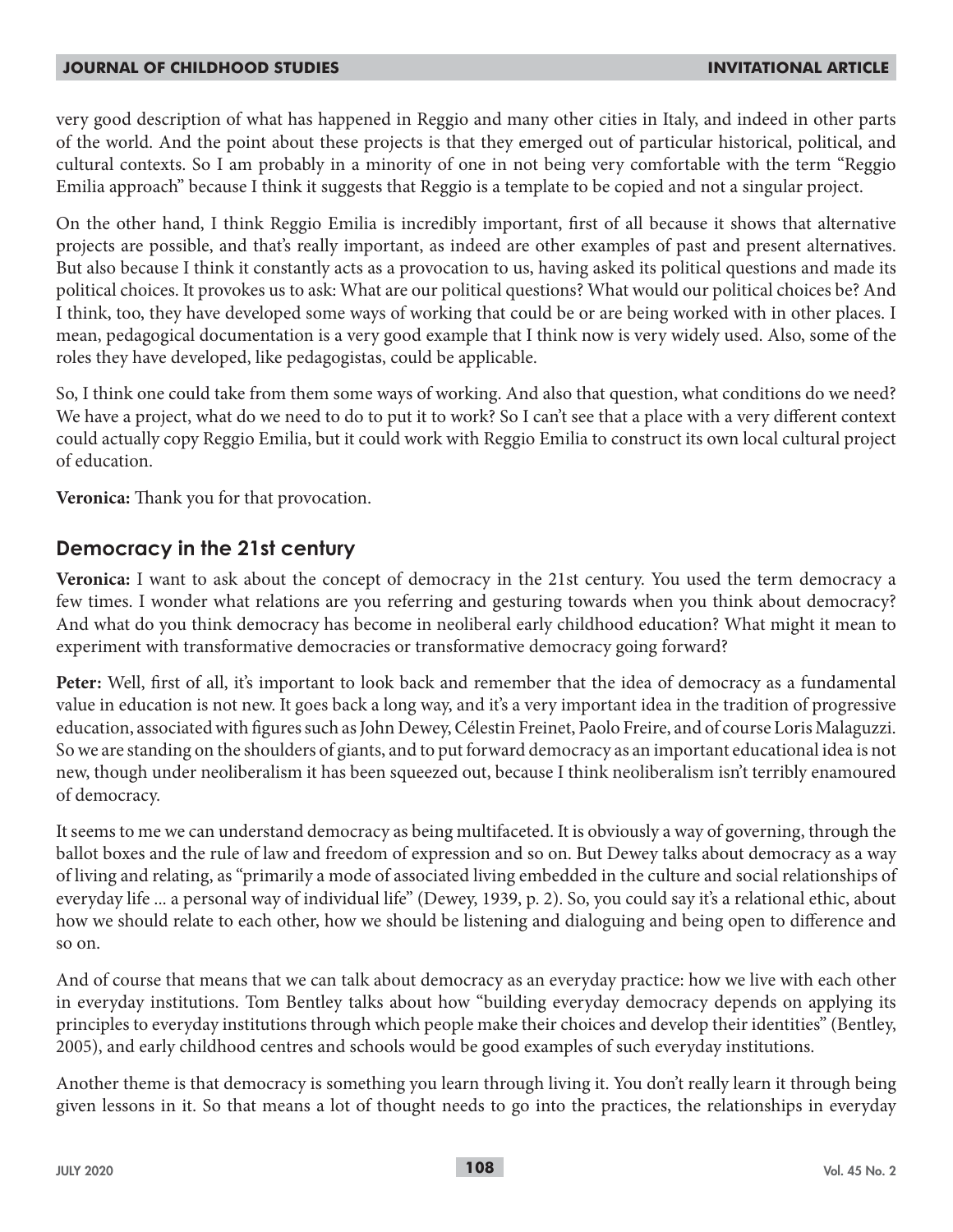life, in the way "minor politics" is conducted, how small things are decided and arrived at. While in pedagogy, Reggio Emilia practices a pedagogy of listening, which seems to me to be an intrinsically democratic approach to pedagogy.

They also have what they call "social management" of early childhood centres, which is an intrinsically democratic approach to the management of these services based on elections of teachers, parents, and other citizens. So I think democracy can infuse education in all sorts of ways, from management through to small questions about eating and food and all sorts of places in between. But I think it's one of the big challenges we face—repairing democracy after neoliberalism—and quite a lot of people are, and have been, writing about the role of education in that important task.

**Veronica:** Thank you, Peter. You made me think about what democracy might mean as education engages with climate change, or with migration, or with new digital ecologies, and so on and so forth. Perhaps these are the very questions we need to continue to ask ourselves in early childhood education.

## **Experimentation**

**Veronica:** One last question before we open for the audience to ask questions. Experimentation. One of the books in the series (by Liselott Olsen) addressed pedagogical experimentation, drawing from Deleuze. You also address this concept in your book on transformational change. This is a concept that we have proposed to pedagogists to think with—certainly not an easy task. We already have preconceived ideas of what experimentation is, and quickly conflate it with the idea of experiment. So, can you say a few words about how you use the concept of experimentation?

**Peter:** The Brazilian philosopher Roberto Unger talks about democratic experimentation, which he describes as "an innovative collective practice, moving forward the qualitative provision of the services themselves." He says, "That can no longer happen in our current understanding of efficiency and production by the mechanical transmission of innovation from the top. It can only happen through the organisation of a collective experimental practice from below ... Democracy is not just one more terrain for the institutional innovation that I advocate. It is the most important terrain" (Unger, 2005b, pp. 179, 182). He's saying that if we are to be creative and move forward, then we have to tap into ideas coming from below and try them out and do this in a democratic way. So he connects democracy to experimentation.

One of the things that interests me is about the potential of the early childhood centre and the school for projects which are not necessarily pedagogical. And they can be projects which come out of local communities, local families, and the response of the centre to the needs and the desires of those communities and families. And I've written in *Transformative Change and Real Utopias* about examples from my country, where we have had very innovative centres, community-based centres, which, as well as providing education, have provided a host of other projects. They've experimented, you could say, with projects in response to what they see as the needs of their community. To take an example of a centre serving a very poor district with a lot of migrants in it, they provided legal services, language services, a range of other support for families experiencing different sorts of problems and so on and so forth. So that's experimentation. You're actually saying, look, this community, this group of families, they need something. Let's see what we can do to actually use our public space, our public resource here to support them. And I believe very strongly that the school and the centre should be places which are seen as public space and public resources.

Pedagogically, I think it's very interesting to think about the role of Loris Malaguzzi. He was a prodigious reader,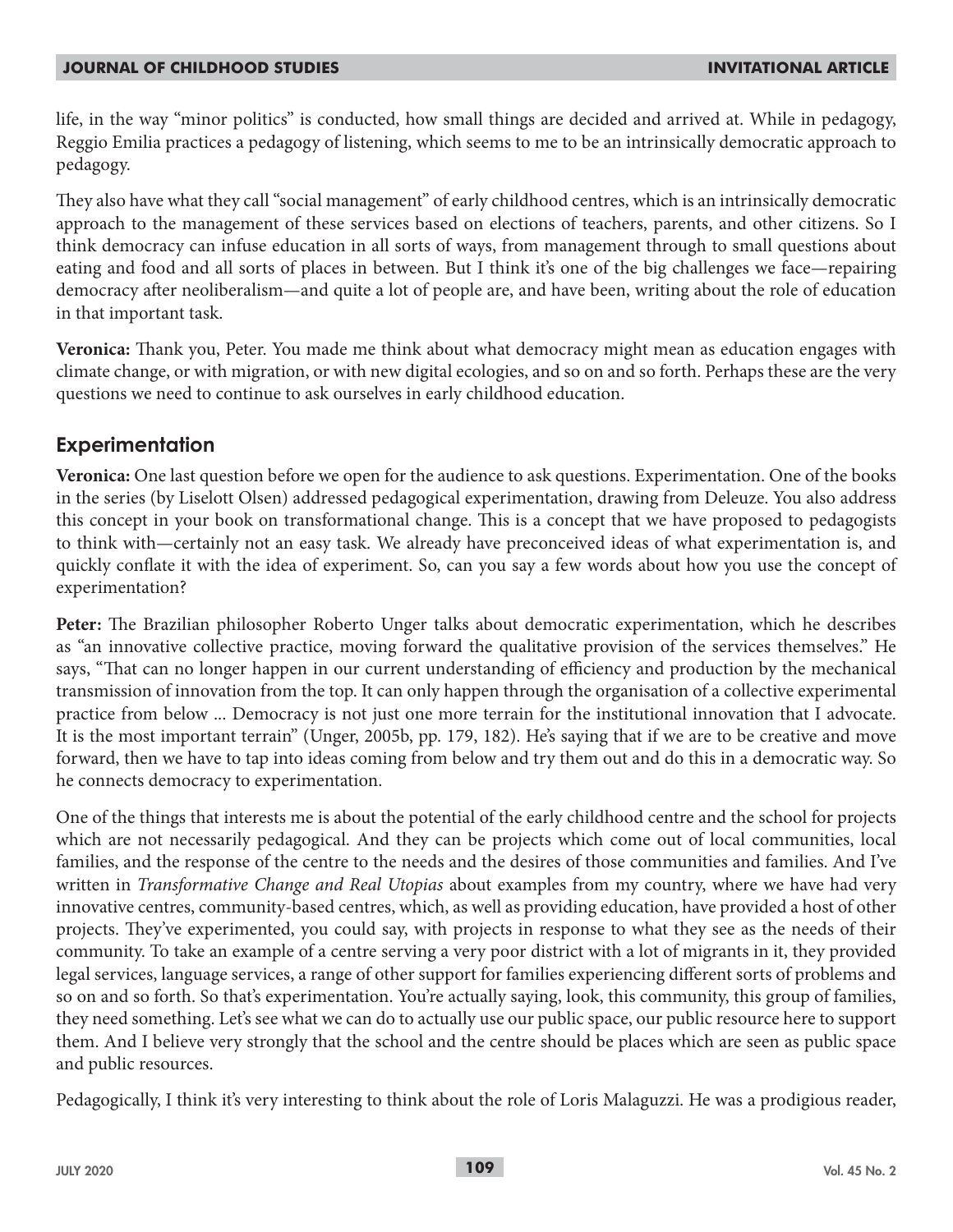endlessly fascinated with what was going on in the world, with new ideas, with new theories, with new perspectives. He was really reading into all sorts of things. He would have sessions with teachers, educators, and other staff, and at these sessions he would talk about what he'd been reading, about this new theory or different perspective, and he might talk about this for two or three hours, I am told. And I've talked to some of the teachers he talked with, and they say, "We'd go away and we'd say that was something we didn't really understand very much about, but it was really exciting," and over time they would come to understand better and become more and more interested.

I think we should try to understand more about this role that Malaguzzi had in the organization, the school system. He had this very interesting role of mediating between the wider world and the schools in Reggio Emilia. He was a sort of conduit, a channel for bringing in ideas. And then they would all talk about these ideas, and then they would say, well, what can we do with them? Can we try them out? So they would experiment with them, but they wouldn't stop at that.

They would then evaluate or research how that went, and then they would go back and discuss to get a better understanding. How did that experiment go? Malaguzzi and other people from Reggio use the words "experiment" and "experimentation" all the time, along with "research"—and research for them is, in part, a way of trying to understand better how their experimentation was working out. So experimentation is part of a system which is supported by pedagogistas and where people have time to document and look at what they're doing and talk about it. So experimentation is not dropped in. It's actually embedded in how their work evolves, with experimentation as the kind of motor of evolution: bringing in new ideas, trying them out, checking them out, seeing how they work, and then perhaps trying them out in a different way.

So I think that's a very good example of the dynamic role of experimentation, but I think you have to keep reminding people that Malaguzzi was actually a local civil servant. He was employed by the municipality. Why don't we have today in municipalities people who have that sort of role—if you like, a kind of intellectual role where they are constantly feeding in new thinking, new ideas, getting things going, getting movement happening, getting movement and experimentation happening? Why don't we have that today? Is it because municipalities are reduced today to administration and management? Don't we need something more than that?

So I think experimentation can be seen as an extremely powerful force for movement. For getting things moving all the time, relating experimentation and movement to your diagnosis of the times.

**Veronica:** Thank you. What better place to pass it on to the audience as we think about experimenting.